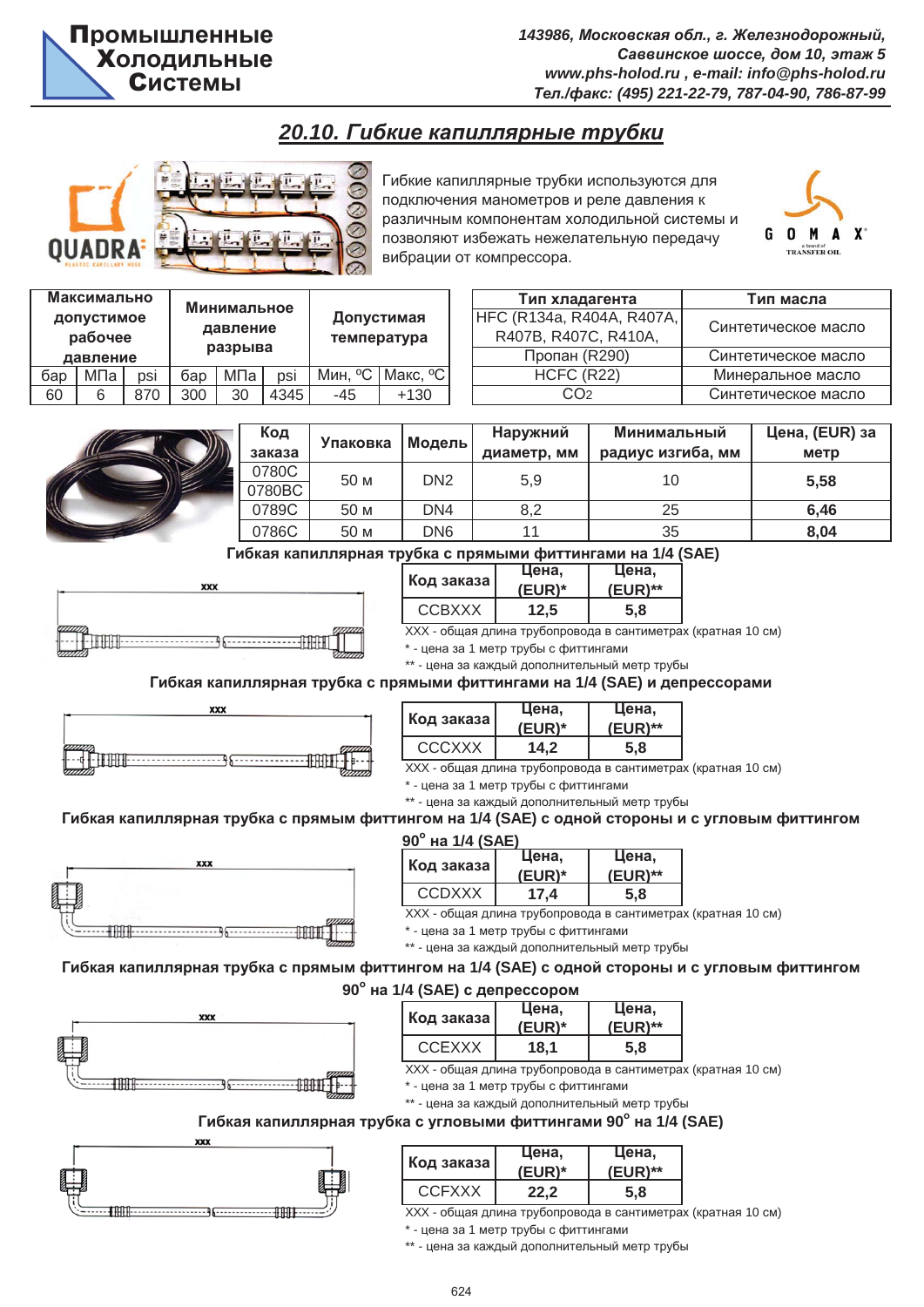7

# $20.10.1.$  Фиттинги для гибких капиллярных трубок



| ייט פעווו גושווועווו |                                         |                                   |                |                |
|----------------------|-----------------------------------------|-----------------------------------|----------------|----------------|
| DN <sub>2</sub>      |                                         | a brand of<br><b>TRANSFER OIL</b> |                | $\mathbf{X}^*$ |
| Код заказа           | Наименование                            |                                   | Цена,<br>(EUR) |                |
| XBA02C               | Прямой фиттинг с<br>гайкой 1/4(SAE) DN2 |                                   | 3,22           |                |

| Код заказа | <b>Наименование</b>                                      | Цена,<br>(EUR) |
|------------|----------------------------------------------------------|----------------|
| XBB02C     | Прямой фиттинг с<br>Депрессором и гайкой<br>1/4(SAE) DN2 | 3.54           |

| Код заказа | Наименование                                 | Цена,<br>(EUR) |  |
|------------|----------------------------------------------|----------------|--|
| XCA02C     | Угловой фиттинг 90° с<br>гайкой 1/4(SAE) DN2 | 8.12           |  |

| Код заказа                      | Наименование              |       |
|---------------------------------|---------------------------|-------|
| WPB <sub>0</sub> C <sub>1</sub> | Т-образный фиттинг<br>DN2 | 11.09 |

| Код заказа          | Наименование                                | Цена,<br>(EUR) |
|---------------------|---------------------------------------------|----------------|
| XPB <sub>02</sub> C | Т-образный фиттинг с<br>гайкой 1/4(SAE) DN2 | 11,48          |

## **DN4**

| Код заказа | Наименование                            | Цена,<br>(EUR) |
|------------|-----------------------------------------|----------------|
| XBA02M     | Прямой фиттинг с<br>гайкой 1/4(SAE) DN4 | 3.40           |

| Код заказа | <b>Наименование</b>                      | Цена,<br>(EUR) |
|------------|------------------------------------------|----------------|
| XIA02M     | Прямой фиттинг<br>резьбовой 1/4(SAE) DN4 | 9.80           |